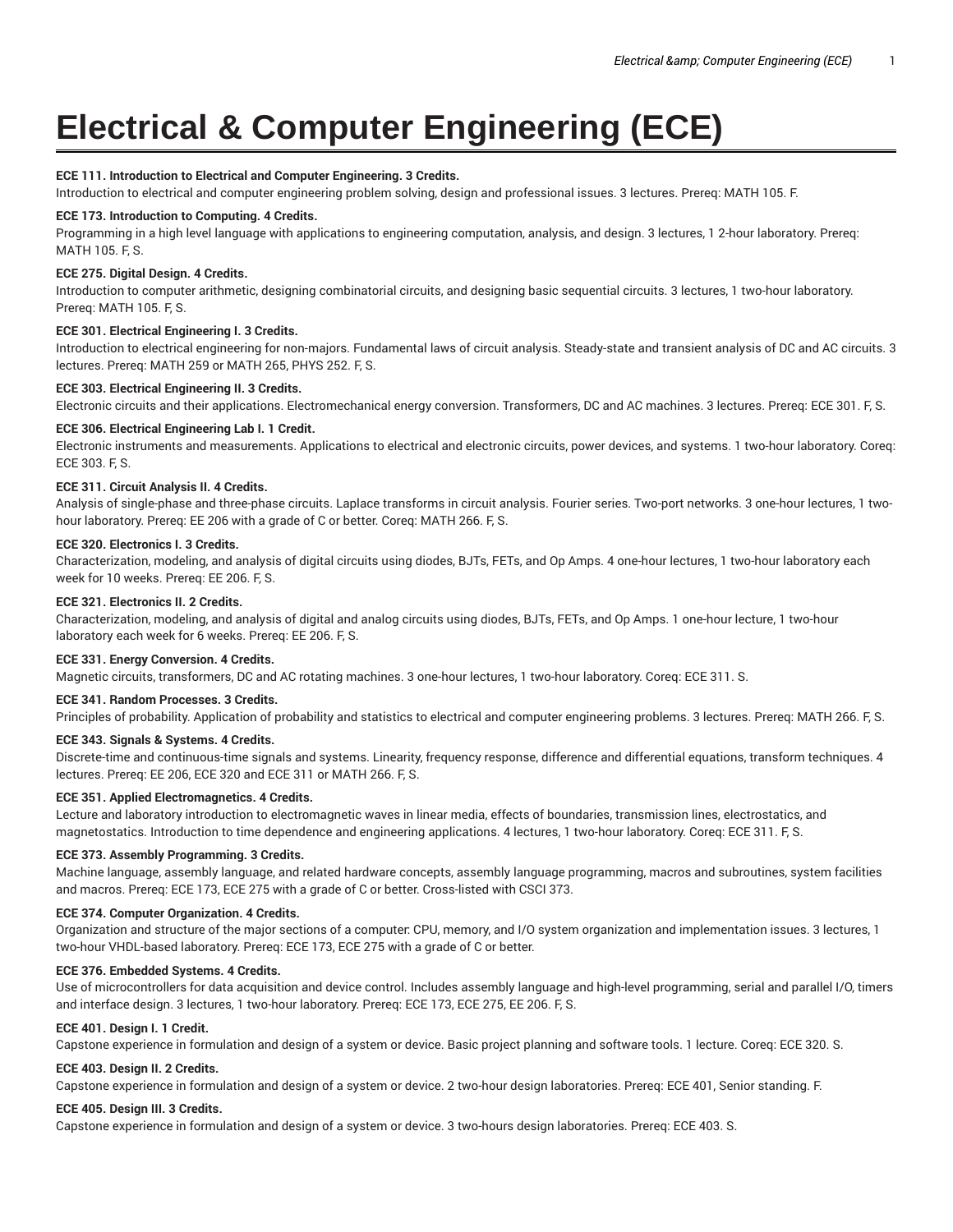# **ECE 411. Optics for Scientists and Engineers. 3 Credits.**

Introduction to modern optics. Geometric optics, electromagnetic nature of light, polarization, interference, diffraction, fiber optics. Prereq: PHYS 252. Co-req: ECE 411L. Cross-listed with PHYS 411. {Also offered for graduate credit - see ECE 611.}.

# **ECE 411L. Optics for Scientists and Engineers Laboratory. 1 Credit.**

Required laboratory for ECE/PHYS 411. Ten optics experiments plus a major-related optics project. Prereq: PHYS 252. Co-req: ECE 411. {Also offered for graduate credit - see 611L.}.

# **ECE 413. Lasers for Scientists and Engineers. 3 Credits.**

Lecture and laboratory introduction to lasers. Spontaneous and stimulated transitions, line-broadening, gain, gain saturation, optical resonators, Fabry-Perot interferometers, theory of laser oscillation, rate equations, transverse modes, coherence, and Gaussian beams. Prereq: PHYS 252. Cross-listed with PHYS 413. {Also available for graduate credit - See ECE 613.}.

# **ECE 415. Elements of Photonics. 3 Credits.**

Analysis of optical systems using the matrix formulation, wave propagation in anisotropic media, electro-optic effect and laser modulation, physical origin of optical non-linearities, phase matching, optical second harmonic and parametric generation. Prereq: PHYS 252. Cross-listed with PHYS 415. {Also offered for graduate credit - See ECE 615.}.

# **ECE 417. Optical Signal Transmission. 3 Credits.**

Optical signal transmission including geometric optics and modal analysis for homogeneous and inhomogeneous light guides. Systems studies including coupling, inter-symbol interference, sources, photodetectors, and modulation. Prereq: ECE 351. Cross-listed with PHYS 417. {Also offered for graduate credit - see ECE 617.}.

# **ECE 421. Communication Circuits. 3 Credits.**

Resonant circuits and tuned amplifiers, oscillators, modulators and demodulators, phase-locked loops, and power amplifiers. Analysis, design, and applications in communication systems. 3 lectures. Prereq: ECE 321. S {Also offered for graduate credit - see ECE 621.}.

# **ECE 423. VLSI Design. 3 Credits.**

Analysis and design of digital integrated circuits. Characteristics and applications of logic gates and regenerative logic circuits. 3 lectures. Prereq: ECE 320. {Also offered for graduate credit - see ECE 623.}.

# **ECE 424. Analog VLSI. 3 Credits.**

Design, analysis, and simulation of analog VLSI circuits including operational amplifiers, current mode circuits, oscillators, translinear circuits, and phase locked-loops. Design automation for analog circuits. Prereq: ECE 311, ECE 321. {Also offered for graduate credit - see ECE 624.}.

## **ECE 425. Introduction to Semiconductor Devices. 3 Credits.**

Properties and applications of semiconductors and solid-state electronic devices. Semiconductors, junctions, and transistors. 3 lectures. Prereq: ECE 321, ECE 351. F/2 {Also offered for graduate credit - see ECE 625.}.

## **ECE 427. Packaging for Electronics. 3 Credits.**

Processes and materials for packaging of electronic components and devices, including integrated circuit chips, chip packages, and board level packaged systems; boards and substrates technology; quality and reliability of electronic packages. Open to all engineering majors. Prereq: Junior standing. S/2 (odd years). Cross-listed with IME 427. {Also offered for graduate credit - see ECE 627.}.

## **ECE 429. Introduction to IC Fabrication. 3 Credits.**

This course examines issues about fabrication methods and procedures. Topics will include implantation, pattern transfer and process integration. Cross-listed with IME 429. {Also offered for graduate credit - see ECE 629.}.

## **ECE 431. Power Systems. 3 Credits.**

Electrical characteristics of high voltage lines. Symmetrical components, per unit system, and transformers. Matrix methods, load flow, and fault analysis. 3 lectures. Prereq: ECE 311. F {Also offered for graduate credit - see ECE 631.}.

## **ECE 432. Computational Methods in Power Systems. 3 Credits.**

Power flow, optimal power flow, state estimation, contingency analysis, unit commitment, security assessment, small signal and dynamic stability, voltage stability, emerging algorithms for blackout and vulnerability assessment in power systems. Co-req: ECE 431. {Also offered for graduate credit see ECE 632.}.

## **ECE 433. Power Systems Design. 3 Credits.**

Unbalanced power systems, economic dispatch, transients in power systems, power system stability, power system protection. 3 lectures. Prereq: ECE 311. S {Also offered for graduate credit - see ECE 633.}.

## **ECE 437. Power Electronics. 3 Credits.**

Characteristics and modeling of power electronic devices. Rectifiers, choppers, and inverters and their applications in power supplies and motor drives. 3 lectures. Prereq: ECE 321. F {Also offered for graduate credit - see ECE 637.}.

## **ECE 438. Electric Drives. 4 Credits.**

Characteristics of loads and drive train, power converters, four quadrant ac/dc drives, DSP control, drives for special motors, applications including electric vehicles. 3 lectures, 1 two-hour laboratory. Prereq: ECE 331 with a grade of C or better, ECE 437 with a grade of C or better. S {Also offered for graduate credit - see ECE 638.}.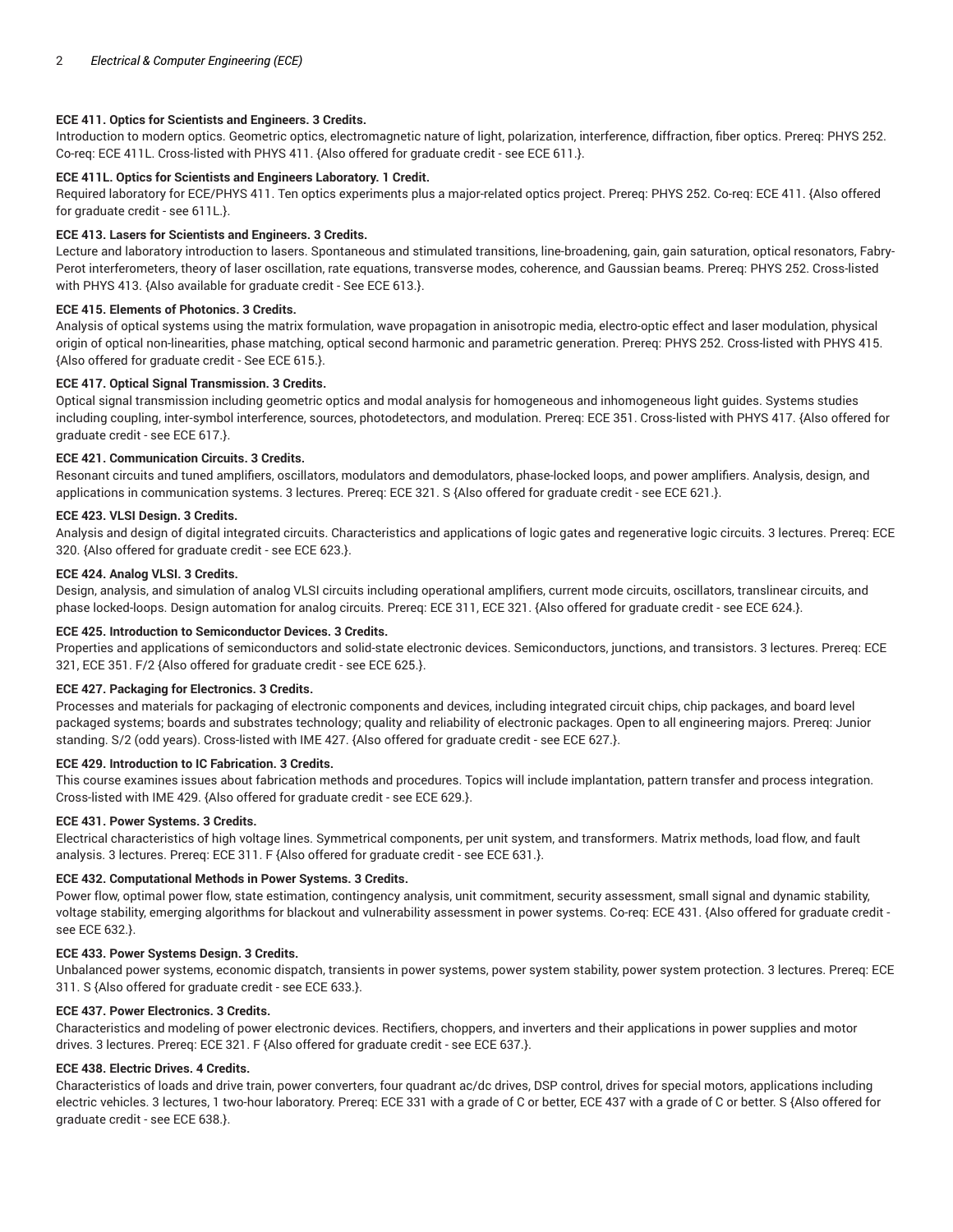#### **ECE 443. Communications I. 4 Credits.**

Communications theory and design with an emphasis on spectral techniques. Modulation and noise effects. 3 lectures, 1 two-hour laboratory. Prereq: ECE 341 and ECE 343. F, S {Also offered for graduate credit - see ECE 643.}.

# **ECE 444. Applied Digital Signal Processing. 3 Credits.**

Digital signal processing theory balanced with practical application. Includes design of FIR, IIR, and adaptive filters; Fast Fourier Transforms; sampling theory; implementation techniques; multi-rate processing. Emphasizes system implementation using development tools and DSP hardware. 3 lectures. Prereq: ECE 173, ECE 343. F {Also offered for graduate credit - see ECE 644.}.

#### **ECE 445. Communications II. 3 Credits.**

Continuation of ECE 443. Digital communications systems. Optimum receivers. Information theory and coding. 2 lectures. Prereq: ECE 443. S/2 {Also offered for graduate credit - see ECE 645.}.

#### **ECE 448. Image Analysis I. 3 Credits.**

Image acquisition, resolution, enhancement, restoration, and equalization. Illuminations, reflectance, and noise considerations. Segmentation, shape characterization, and object recognition. Simulation examples, computer problems, and gathering of actual scientific images via camera and computer. Prereq: EC 343 or instructor approval. {Also offered for graduate credit - see ECE 648.}.

## **ECE 451. RF and Microwave Circuit Analysis and Design for Wireless Systems. 3 Credits.**

This course will focus on the analysis and design of Radio Frequency (RF) and microwave circuits. In particular, circuits such as oscillators, filters, power dividers, amplifiers, mixers and modulators will be studied for wireless systems. Prereq: ECE 321 and ECE 351. {Also offered for graduate credit - see ECE 651.}.

#### **ECE 453. Signal Integrity. 3 Credits.**

Topics in system level signal integrity are presented. The construction and design of passive printed circuit cards are discussed, with computer aided design software used for analysis and class presentations. Circuit card fabrication issues and case examples of applications are discussed. Prereq: ECE 311, ECE 351. F/2 {Also offered for graduate credit - see ECE 653.}.

#### **ECE 455. Designing for Electromagnetic Compatibility. 3 Credits.**

Principles and methods concerning electronic system designs that are not sources of or susceptible to electromagnetic interference. 3 lectures. Laboratory. Prereq: ECE 343, ECE 351. F/2 {Also offered for graduate credit - see ECE 655.}.

#### **ECE 461. Control Systems I. 4 Credits.**

Modeling and control of dynamic systems, including root-locus, Bode plots, and Nichols charts. 3 lectures, 1 two-hour laboratory. Prereq: ECE 343. F {Also offered for graduate credit - see ECE 661.}.

#### **ECE 463. Modern Control. 3 Credits.**

Analysis and design of controllers for linear and non-linear systems using state-space methods. Design to specifications, controllability, observability, stability, optimization, and state-estimation. 3 lectures. Prereq: ECE 343. {Also offered for graduate credit - see ECE 663.}.

#### **ECE 470. Fault Tolerant Digital Systems. 3 Credits.**

Design and analysis of reliable digital systems through robust information coding, fault avoidance, and fault-tolerance. 3 lectures. Prereq: ECE 275. F {Also offered for graduate credit - see ECE 670.}.

#### **ECE 471. Computer Systems Design and Implementation. 3 Credits.**

Design and implementation of reliable, interrupt driven systems. Use of development tools. System components issues including co-processors, buses, run-time. Prereq: ECE 376, ECE 401, CSCI 474. S.

## **ECE 472. Design Automation of VLSI Circuits. 3 Credits.**

Electronic design automation algorithms utilized by software tools, which are used for the design automation of VLSI integrated circuits. This course will cover design steps including circuit synthesis, technology mapping, formal verification, floorplanning, placement, and routing. Prereq: ECE 173, 275 with a grade of C or better. {Also offered for graduate credit - see ECE 672.}.

## **ECE 474. Computer Architecture. 3 Credits.**

Topics pertaining to computer architecture will include: pipelining, caches, memory, I/O superscalar and out-of-order instruction execution, speculative execution, vector execution, multithreading, and multiprocessors. Prereq: ECE 374.

#### **ECE 475. Advanced Digital Design. 4 Credits.**

Master advanced logic design concepts, including the design and testing of synchronous and asynchronous combinational and sequential circuits using state of the are CAD tools. 3 lectures, 1 two-hour laboratory. Prereq: ECE 173, ECE 275. F.

#### **ECE 476. Advanced Embedded Systems. 4 Credits.**

Specification, design, development, and test of modern embedded systems using a high-level programming language. 3 lectures, 1 two-hour laboratory. Prereq: ECE 376. {Also available for graduate credit, See ECE 676.}.

#### **ECE 483. Instrumentation for Engineers. 3 Credits.**

Study of instrumentation including design, fabrication, and application. Prereq: Senior standing. F {Also offered for graduate credit - see ECE 683.}.

#### **ECE 485. Biomedical Engineering. 3 Credits.**

Unified study of engineering techniques and basic principles in physiological systems. Focus on membrane biophysics, biological modeling, compartmental analysis, and systems control theory. Prereq: Senior standing. F {Also offered for graduate credit - see ECE 685.}.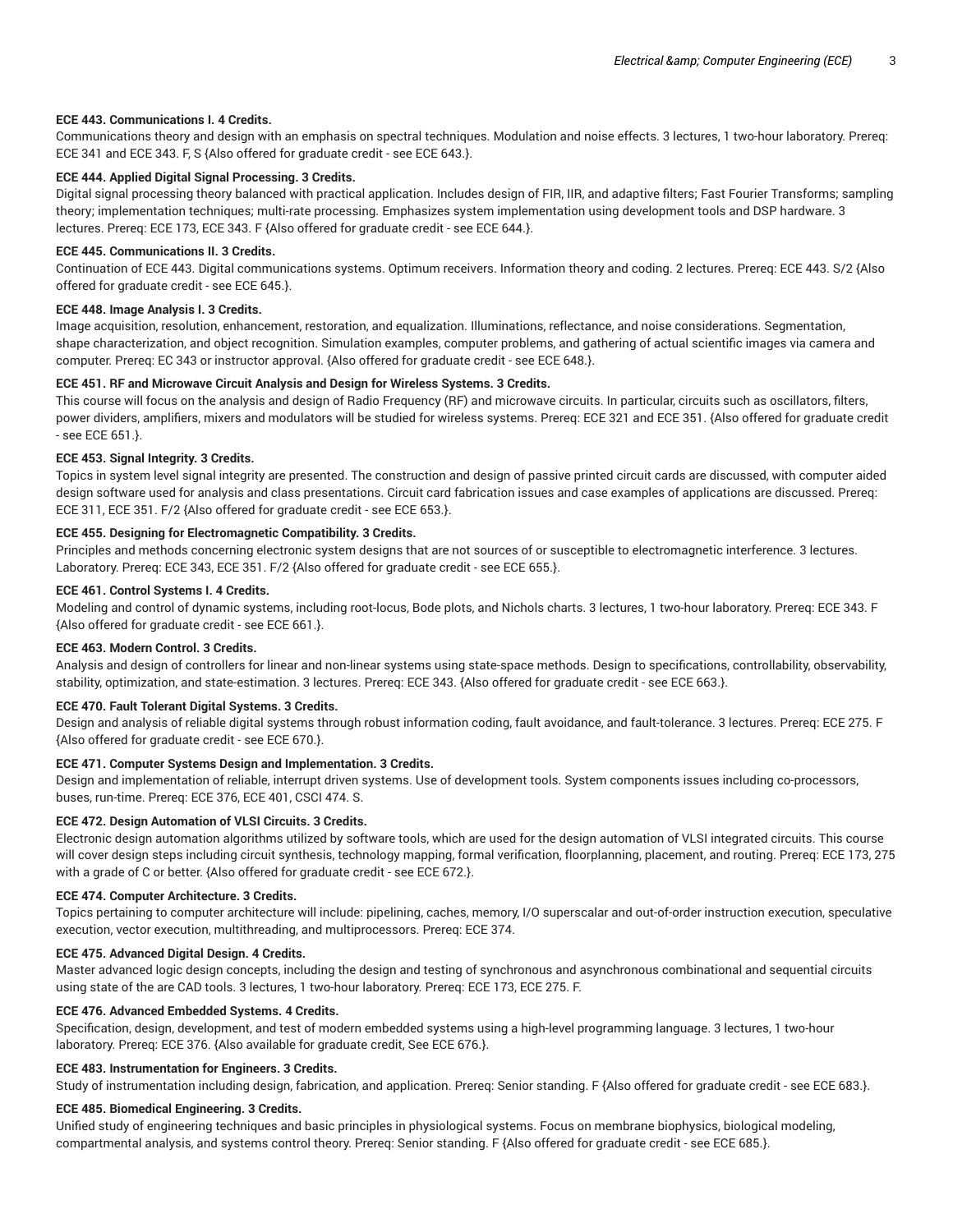# **ECE 487. Cardiovascular Engineering. 3 Credits.**

This course includes the application of engineering techniques to cardiovascular physiology and medicine. Basic cardiac and vascular physiology will be presented, modeling techniques will be examined. Instrumentation, measurement theory, and assist devices will be discussed. Prereq: Senior standing. S {Also offered for graduate credit - see ECE 687.}.

# **ECE 488. Cardiovascular Engineering II. 3 Credits.**

Analysis, design, and research methods related to modeling and simulating the cardiovascular system. Prereq: ECE 487. {Also offered for graduate credit - see ECE 688.}.

# **ECE 611. Optics for Scientists and Engineers. 3 Credits.**

Introduction to modern optics. Geometric optics, electromagnetic nature of light, polarization, interference, diffraction, fiber optics. Corequisite laboratory with major related optics project. Coreq: PHYS 611L. Cross-listed with PHYS 611. {Also offered for undergraduate credit - see ECE 411.}.

# **ECE 611L. Optics for Scientists and Engineers Laboratory. 1 Credit.**

Required laboratory for PHYS 611 or ECE 611. Ten optics experiments plus a major related optics project. Coreq: PHYS 611. Cross-listed with PHYS 611L. {Also offered for undergraduate credit - see ECE 411L.}.

# **ECE 613. Lasers for Scientists and Engineers. 3 Credits.**

Lecture and laboratory introduction to lasers. Spontaneous and stimulated transitions, line-broadening, gain, gain saturation, optical resonators, Fabry-Perot interferometers, theory of laser oscillation, rate equations, transverse modes, coherence, and Gaussian beams. Prereq: PHYS 252. Cross-listed with PHYS 613. {Also available for undergraduate credit - See ECE 413.}.

# **ECE 615. Elements of Photonics. 3 Credits.**

Analysis of optical systems using the matrix formulation, wave propagation in anisotropic media, electro-optic effect and laser modulation, physical origin of optical non-linearities, phase matching, optical second harmonic and parametric generation. Cross-listed with PHYS 615. {Also offered for undergraduate credit - See ECE 415.}.

# **ECE 617. Optical Signal Transmission. 3 Credits.**

Optical signal transmission including geometric optics and modal analysis for homogeneous and inhomogeneous light guides. Systems studies including coupling, inter-symbol interference, sources, photodetectors, and modulation. Cross-listed with PHYS 617. {Also offered for undergraduate credit - see ECE 417.}.

# **ECE 621. Communications Circuits. 3 Credits.**

Resonant circuits and tuned amplifiers, oscillators, modulators and demodulators, phase-locked loops, and power amplifiers. Analysis, design, and applications in communication systems. 3 lectures. S {Also offered for undergraduate credit - see ECE 421.}.

## **ECE 623. VLSI Design. 3 Credits.**

Analysis and design of digital integrated circuits. Characteristics and applications of logic gates and regenerative logic circuits. 3 lectures. {Also offered for undergraduate credit - see ECE 423.}.

## **ECE 624. Analog VLSI. 3 Credits.**

Design, analysis, and simulation of analog VLSI circuits including operational amplifiers, current mode circuits, oscillators, translinear circuits, and phase locked-loops. Design automation for analog circuits. {Also offered for undergraduate credit - see ECE 424.}.

## **ECE 625. Introduction to Semiconductor Devices. 3 Credits.**

Properties and applications of semiconductors and solid-state electronic devices. Semiconductors, junctions, and transistors. 3 lectures. F/2 {Also offered for undergraduate credit - see ECE 425.}.

## **ECE 627. Packaging for Electronics. 3 Credits.**

Processes and materials for packaging of electronic components and devices, including integrated circuit chips, chip packages, and board level packaged systems; boards and substrates technology; quality and reliability of electronic packages. Open to all engineering majors. S/2 (odd years). Cross-listed with IME 627. {Also offered for undergraduate credit - see ECE 427.}.

## **ECE 629. Introduction to IC Fabrication. 3 Credits.**

This course examines issues about fabrication methods and procedures. Topics will include implantation, pattern transfer and process integration. Cross-listed with IME 629. {Also offered for undergraduate credit - see ECE 429.}.

## **ECE 631. Power Systems. 3 Credits.**

Electrical characteristics of high voltage lines. Symmetrical components, per unit system, and transformers. Matrix methods, load flow, and fault analysis. 3 lectures. F {Also offered for undergraduate credit - see ECE 431.}.

# **ECE 632. Computational Methods in Power Systems. 3 Credits.**

Power flow, optimal power flow, state estimation, contingency analysis, unit commitment, security assessment, small signal and dynamic stability, voltage stability, emerging algorithms for blackout and vulnerability assessment in power systems. {Also offered for undergraduate credit - see ECE 432.}.

## **ECE 633. Power Systems Design. 3 Credits.**

Unbalanced power systems, economic dispatch, transients in power systems, power system stability, power system protection. 3 lectures. S {Also offered for undergraduate credit - see ECE 433.}.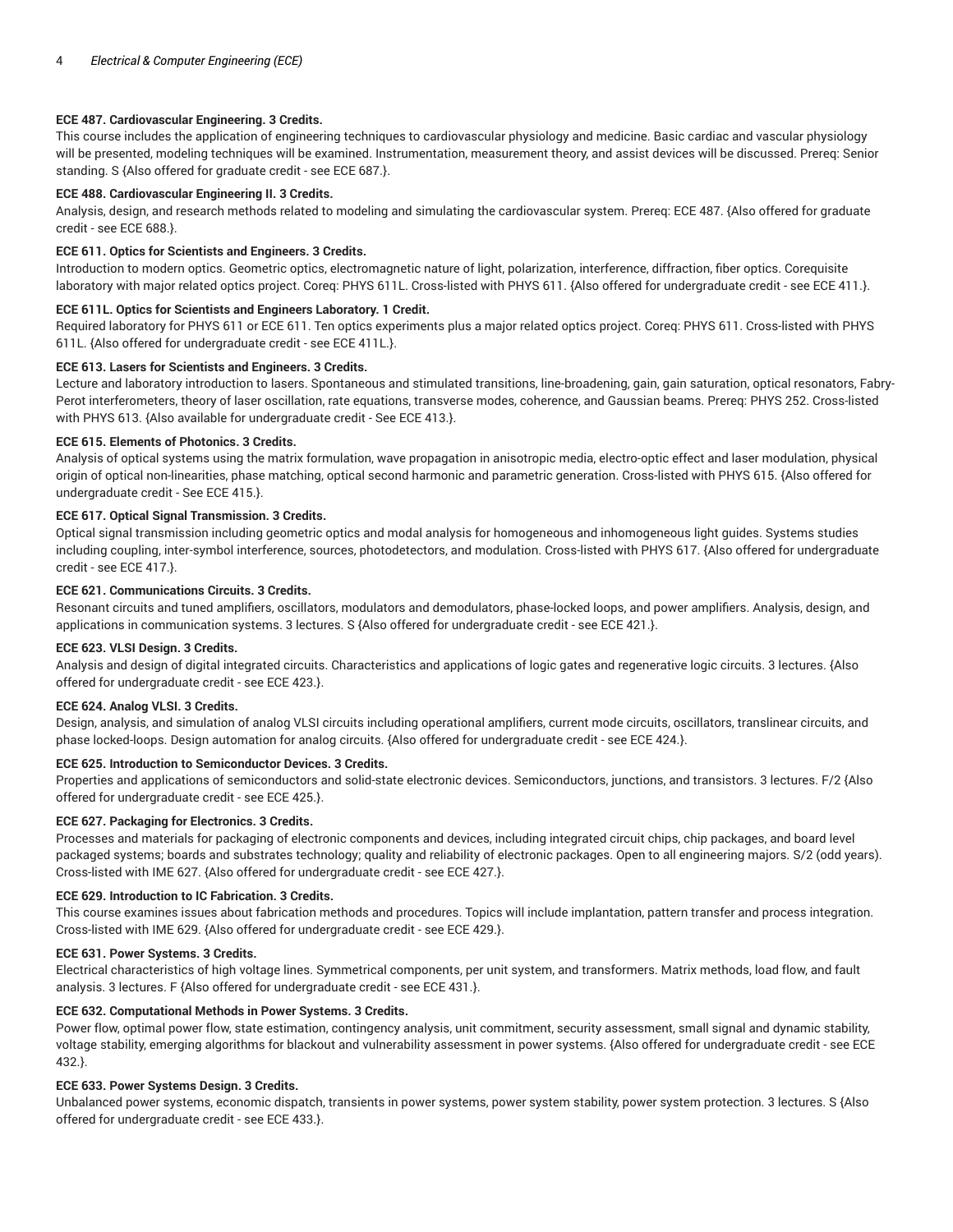## **ECE 637. Power Electronics. 3 Credits.**

Characteristics and modeling of power electronic devices. Rectifiers, choppers, and inverters and their applications in power supplies and motor drives. 3 lectures. F {Also offered for undergraduate credit - see ECE 437.}.

# **ECE 638. Electric Drives. 4 Credits.**

Characteristics of loads and drive train, power converters, four quadrant ac/dc drives, DSP control, drives for special motors, applications including electric vehicles. 3 lectures, 1 two-hour laboratory. Prereq: ECE 637. S {Also offered for undergraduate credit - see ECE 438.}.

#### **ECE 643. Communications I. 4 Credits.**

Communications theory and design with an emphasis on spectral techniques. Modulation and noise effects. 3 lectures, 1 two-hour laboratory. F, S {Also offered for undergraduate credit - see ECE 443.}.

#### **ECE 644. Applied Digital Signal Processing. 3 Credits.**

Digital signal processing theory balanced with practical application. Includes design of FIR, IIR, and adaptive filters; Fast Fourier Transforms; sampling theory; implementation techniques; multi-rate processing. Emphasizes system implementation using development tools and DSP hardware. 3 lectures. F {Also offered for undergraduate credit - see ECE 444.}.

# **ECE 645. Communications II. 3 Credits.**

Continuation of ECE 443. Digital communications systems. Optimum receivers. Information theory and coding. 2 lectures. S/2 {Also offered for undergraduate credit - see ECE 445.}.

#### **ECE 648. Image Analysis I. 3 Credits.**

Image acquisition, resolution, enhancement, restoration, and equalization. Illuminations, reflectance, and noise considerations. Segmentation, shape characterization, and object recognition. Simulation examples, computer problems, and gathering of actual scientific images via camera and computer. {Also offered for undergraduate credit - see ECE 448.}.

#### **ECE 651. RF and Microwave Circuit Analysis and Design for Wireless Systems. 3 Credits.**

This course will focus on the analysis and design of Radio Frequency (RF) and microwave circuits. In particular, circuits such as oscillators, filters, power dividers, amplifiers, mixers and modulators will be studied for wireless systems. {Also offered for undergraduate credit - see ECE 451.}.

#### **ECE 653. Signal Integrity. 3 Credits.**

Topics in system level signal integrity are presented. The construction and design of passive printed circuit cards are discussed, with computer aided design software used for analysis and class presentations. Circuit card fabrication issues and case examples of applications are discussed. F/2 {Also offered for undergraduate credit - see ECE 453.}.

## **ECE 655. Designing for Electromagnic Compatibility. 3 Credits.**

Principles and methods concerning electronic system designs that are not sources of or susceptible to electromagnetic interference. 3 lectures. Laboratory. F/2 {Also offered for undergraduate credit - see ECE 455.}.

#### **ECE 661. Control Systems I. 4 Credits.**

Modeling and control of dynamic systems, including root-locus, Bode plots, and Nichols charts. 3 lectures, 1 two-hour laboratory. {Also offered for undergraduate credit - see ECE 461.}.

#### **ECE 663. Modern Control. 3 Credits.**

Analysis and design of controllers for linear and non-linear systems using state-space methods. Design to specifications, controllability, observability, stability, optimization and state-estimation. 3 lectures. {Also offered for undergraduate credit - see ECE 463.}.

## **ECE 670. Fault Tolerant Digital Design. 3 Credits.**

Design and analysis of reliable digital systems through robust information coding, fault avoidance, and fault-tolerance. 3 lectures. {Also offered for undergraduate credit - see ECE 470.}.

## **ECE 672. Design Automation of VLSI Circuits. 3 Credits.**

Electronic design automation algorithms utilized by software tools, which are used for the design automation of VLSI integrated circuits. This course will cover design steps including circuit synthesis, technology mapping, formal verification, floorplanning, placement, and routing. {Also offered for undergraduate credit - see ECE 472.}.

#### **ECE 676. Advanced Embedded Systems. 4 Credits.**

Specification, design, development, and test of modern embedded systems using a high-level programming language. 3 lectures, 1 two-hour laboratory. {Also available for undergraduate credit, See ECE 476.}.

#### **ECE 683. Instrumentation for Engineers. 3 Credits.**

Study of instrumentation including design, fabrication, and application. F {Also offered for undergraduate credit - see ECE 483.}.

## **ECE 685. Biomedical Engineering. 3 Credits.**

Unified study of engineering techniques and basic principles in physiological systems. Focus on membrane biophysics, biological modeling, compartmental analysis, and systems control theory. F {Also offered for undergraduate credit - see ECE 485.}.

#### **ECE 687. Cardiovascular Engineering. 3 Credits.**

This course includes the application of engineering techniques to cardiovascular physiology and medicine. Basic cardiac and vascular physiology will be presented, modeling techniques will be examined. Instrumentation, measurement theory, and assist devices will be discussed. S {Also offered for undergraduate credit - see ECE 487.}.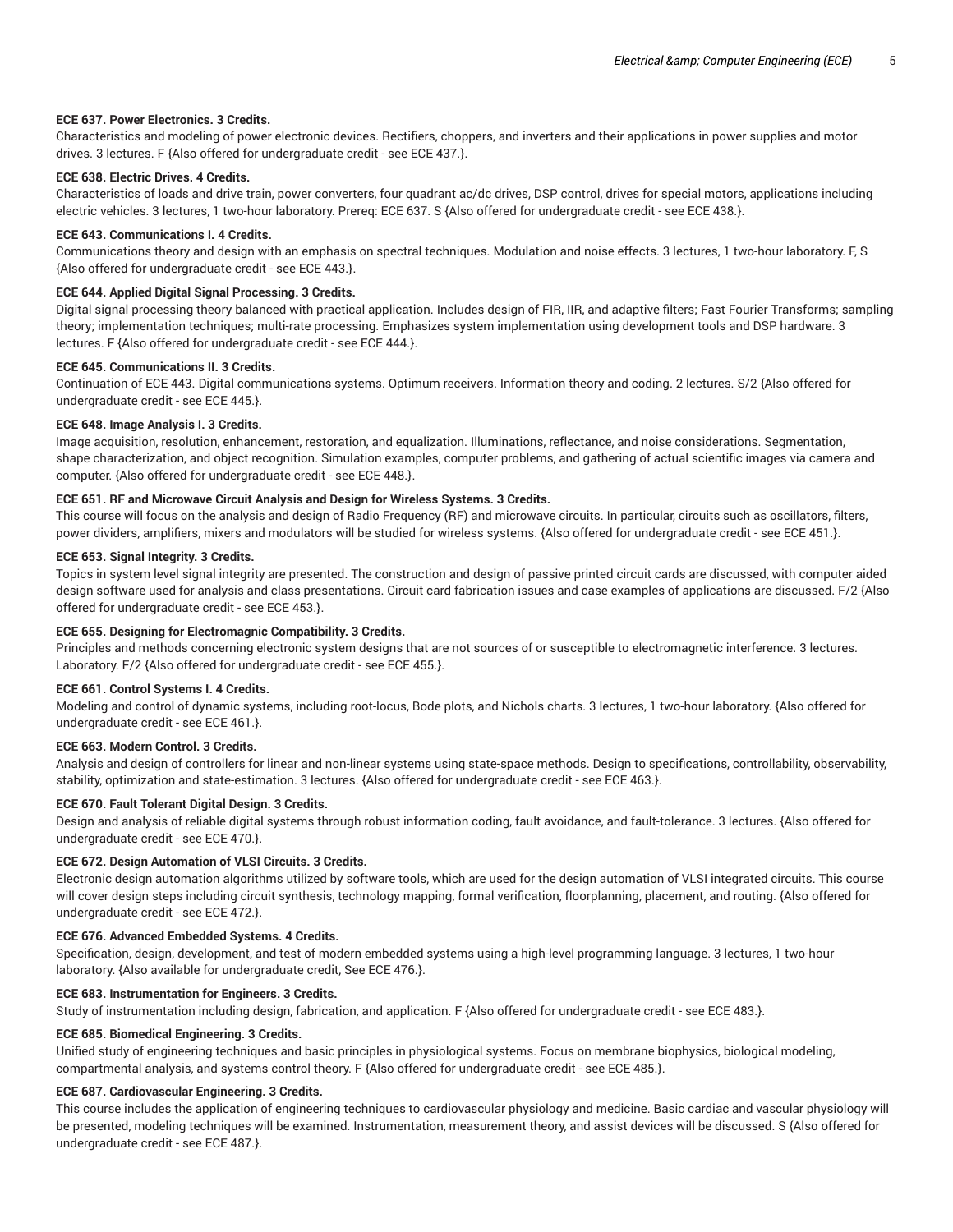## **ECE 688. Cardiovascular Engineering II. 3 Credits.**

Analysis, design, and research methods related to modeling and simulating the cardiovascular system. Prereq: ECE 687. {Also offered for undergraduate credit - see ECE 488.}.

# **ECE 701. Advanaced Engineering Problem Solving. 3 Credits.**

Application of advanced mathematical and computational methods to engineering problems. 3 lectures. S.

#### **ECE 702. Advanced Research Topics. 1 Credit.**

Prepare the student in finding a major adviser; defining the research questions or objectives; beginning a literature search; learning how to prepare a manuscript and/or grant application with their major adviser. F.

# **ECE 703. Advanced Teaching and Classroom Topics. 1 Credit.**

To help prepare the Ph.D. student for the challenge of teaching in a classroom. F.

#### **ECE 705. Stochastic Processes. 3 Credits.**

Random variables, probability bounds, random vectors, random sequences, stochastic processes, and statistical signal processing.

# **ECE 713. Introduction to Lab-on-a-Chip Technology. 3 Credits.**

This course introduces the fundamentals of Lab-on-a-chip technology. It also provides a comprehensive picture of instruments, tools and techniques used in various aspects of Lab-on-a-chip technology. Finally, some applications in biomedical engineering will be discussed.

#### **ECE 721. Integrated Circuits. 3 Credits.**

Introduction to CMOS circuits. Circuit characterization and performance estimation. CMOS circuit and logic design, CMOS testing. CMOS subsystem design. 3 lectures. Prereq: ECE 623.

#### **ECE 722. Wireless IC Design. 3 Credits.**

Basic concepts of wireless IC design. Various radio transceiver architectures and its application. Design of CMOS radio transceiver circuit blocks. Hands-on-experience on IC design and layout using industry-based chip design software Cadence. Prereq: ECE 621.

#### **ECE 723. Advanced Electronics. 3 Credits.**

Characteristics and detailed modeling of operational amplifiers. Applications to waveform generation, analog multiplication, modulation, and data conversion. IC and special amplifiers. 3 lectures. Prereq: ECE 621. (alternate years).

#### **ECE 726. Advanced VLSI Design. 3 Credits.**

This course covers state-of-the-art design techniques for VLSI at device, circuit, architecture, and application levels. Prereq: ECE 423 or ECE 623.

#### **ECE 731. Power System Protection. 3 Credits.**

Power system protective relaying. Generator, transformer, line, bus, motor protection. 3 lectures. Coreq: ECE 633. S.

#### **ECE 733. Power Distribution. 3 Credits.**

Power distribution systems. Lines and transformers, characteristics of loads, voltage drops and corrective measures, lightning protection. Fault analysis, fuses, reclosers, sectionalizers. Power system harmonics and power quality. 3 lectures. Coreq: ECE 631. F.

## **ECE 734. Modeling and Control of High Voltage Direct Current (HVDC) Systems. 3 Credits.**

The course covers fundamentals of modeling, analysis and control of LCC and VSC HVDC systems. Applications integrating renewable energy will also be studied. Prereq: ECE 631.

## **ECE 737. Advanced Power Electronics. 3 Credits.**

The course teaches the characteristics and detailed design of power semiconductors, power conversion topologies and controls, passive component design and selection, and advanced control strategies for DC-DC converters and DC-AC Inverters. 3 lectures Prereq: ECE 637.

#### **ECE 741. Signal Processing I. 3 Credits.**

Analysis and design of discrete- and continuous time signals and systems. Advanced treatment of transform techniques and Fourier analysis. Classical filter design techniques. Fast Fourier transform algorithms and applications. 3 lectures. Prereq: ECE 643.

## **ECE 743. Signal Processing II. 3 Credits.**

Discrete-time Wiener and Kalman filtering. Least squares signal processing and filter design. Spectral analysis. Adaptive signal processing. 3 lectures. Prereq: ECE 741. S.

## **ECE 745. Statistical Communications. 3 Credits.**

Advanced topics in communications theory including detection theory, estimation theory, and information theory. 3 lectures. Prereq: ECE 643. S.

## **ECE 748. Elements of Information Theory. 3 Credits.**

This course will cover: entropy, asymptotic equipartition property, data compression, channel capacity, differential entropy, the Gaussian channel, an introduction to rate distortion theory and network information theory.

# **ECE 749. Wireless Communication. 3 Credits.**

Wireless channel model, design of transmission and reception techniques for wireless communication systems and their performance analysis.

## **ECE 751. Electromagnetic Theory and Applictions. 3 Credits.**

Theory of radiation, antenna characteristics, complex waves, potential functions and spectral domain methods for wave guides and cavities, and dispersive media. 3 lectures. S/2.